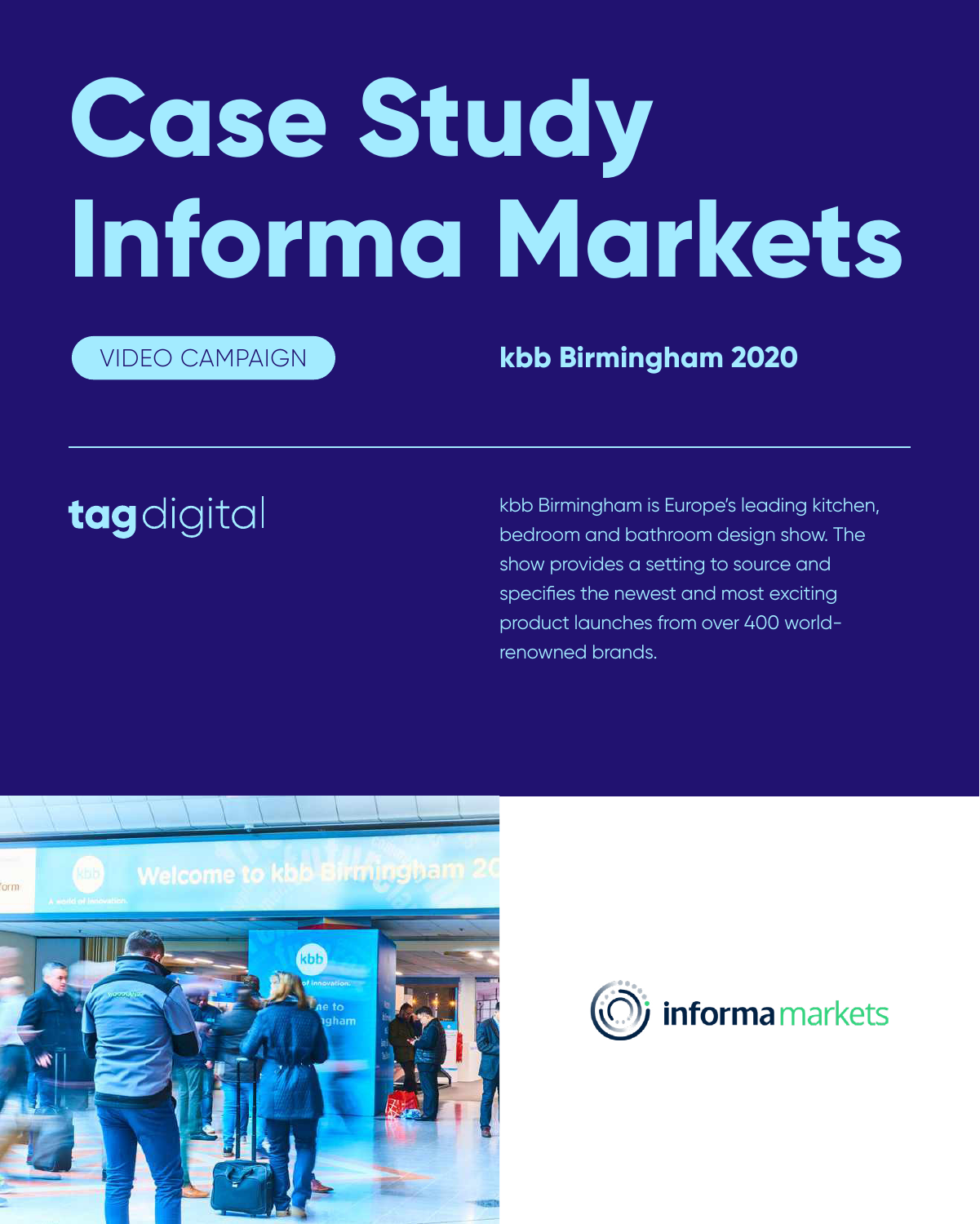Tag Digital created video content as part of the kbb Birmingham 2020 event PPC marketing campaigns, driving over 350 visitor regsistrations through video. Our event clients are often in need of more video content, or

> Click to watch the kbb Birmingham event teaser video.



just have outdated post show videos. Tag Digital's new **[video offering](https://drive.google.com/file/d/1T7pkl7qPe2qLoUUBqHN5Ec06JfCuQbE3/view)** provided exciting and engaging new video content to promote the kbb Birmingham 2020 show and deliver impressive results.

#### Case Study **Informa Markets**

## tagdigital

To deliver visitor registrations using video across YouTube

drive visitor registrations using YouTube

- As video continues to gain momentum, the client was faced with a lack of suitable video for an engaging YouTube ad, so they required the help of our video service to deliver the content
- Tag Digital utilised this cheap and effective ad format to create engaging video content to
- The video was used as a skippable in-stream ad, which worked well as it was a short 30 second video
- As this was a remarketing campaign, clicks were directed from the video ad straight to the first page in the registration process

• Used remarketing to target users who had been on the kbb website in the last 30 days and excluded any previous converters

## **Video Campaign Objective**

## **The Approach**